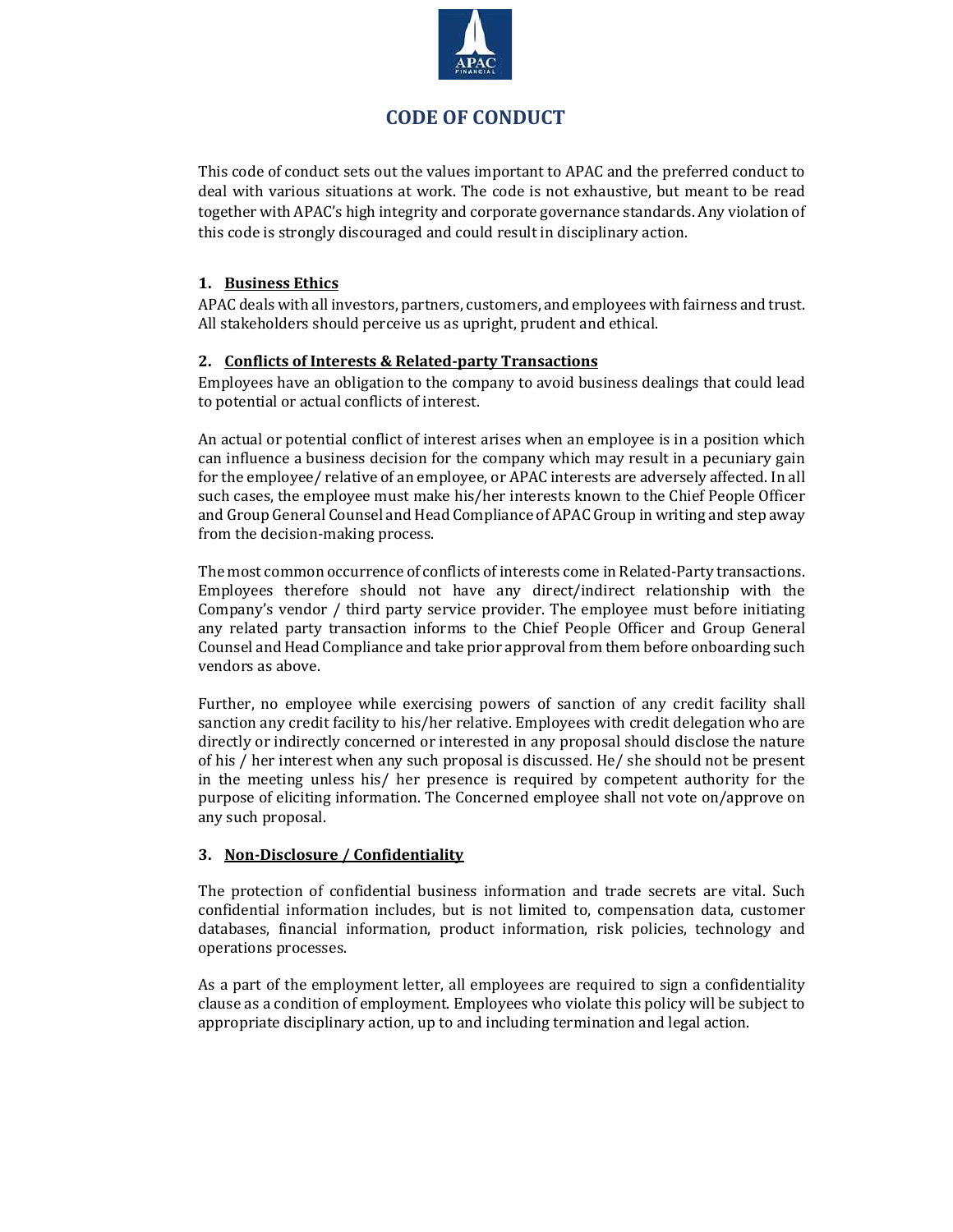

# 4. Employee Conduct and Work Rules

APAC expects employees to follow rules of conduct that will protect the interests and safety of all employees and the organization. The following are examples of infractions that may result in disciplinary action up to and including termination of employment:

- a) Theft or inappropriate removal of possession of property
- b) Falsification of records
- c) Working under the influence of alcohol / drugs
- d) Fighting or threatening violence or other disruptive activity in the workplace
- e) Insubordination or other disrespectful conduct
- f) Excessive absenteeism or any absence without notice
- g) Unsatisfactory performance or conduct
- h) Unauthorized disclosure of business or confidential information
- i) Negligence or improper conduct leading to damage or abuse of employer-owned or customer-owned property
- j) Sexual harassment
- k) Seeing pornography in office or on office equipment
- l) Giving or receiving graft/bribes or aiding, abetting or encouraging the same or any corrupt practice in any way

## 5. Non-Solicitation

- a) Non-solicitation for recruitment: You shall not
	- a. Recruit/refer, or hire any company employee or
	- b. Refer/influence/hire any employee of the company to join with any competitor of the company or
	- c. Be a part of a team of APAC employees who resign or are terminated, and set up a competing business to APAC for one year after termination of your employment with the Company, without express written consent from the Company.
- b) Non solicitation of customers: You will not poach or in any way try to solicit any clients/customers of the Company for one year after termination of your employment with the Company.

Violation of these clauses or resigning within 12 months of each other as a team, which destabilises the Company, will be treated as Misconduct and a serious breach /violation of the Terms of employment. Consequences could include claw back of incentives/ bonus paid, cancellation of vested / unvested options, in terms of the ESOP scheme of the company or such immediate measures as may be deemed fit at the discretion of the MD & HR.